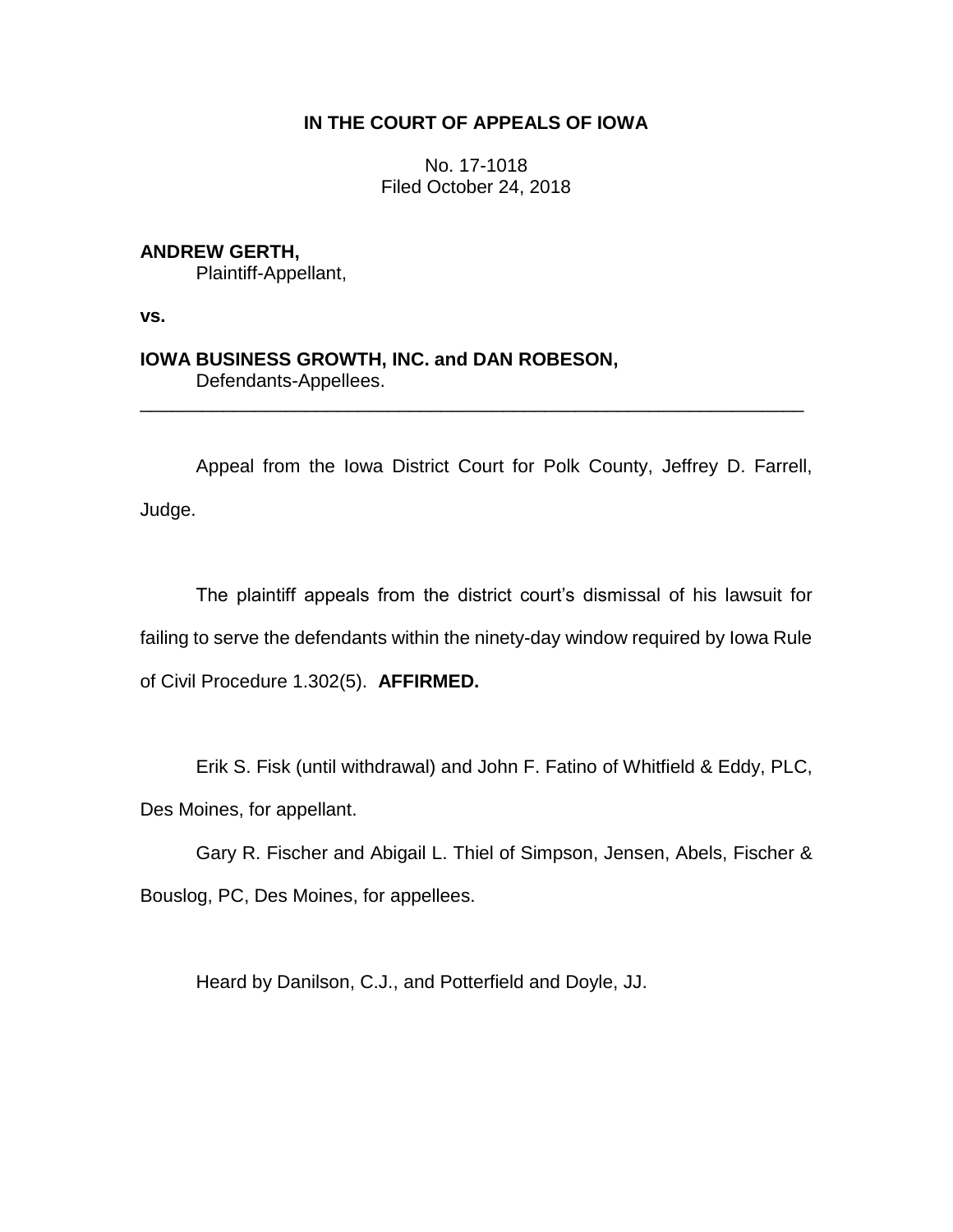## **POTTERFIELD, Judge.**

 $\overline{a}$ 

Andrew Gerth appeals from the district court's dismissal of his petition at law alleging age discrimination, a hostile work environment, and retaliation against his former employer, Iowa Business Growth, Inc., and former supervisor, Dan Robeson.<sup>1</sup> At the defendants' request, the district court dismissed the action without prejudice for Gerth's failure to serve the defendants within ninety days of filing the petition, as required by Iowa Rule of Civil Procedure 1.302(5).

Gerth challenges the dismissal, but he does not dispute that the defendants were served outside of the ninety-day window. Gerth raises the following claims: (1) He argues the district court had the discretion to grant an extension even without a showing of good cause and should have done so. (2) Alternatively, he claims he established good cause for the delay. As part of this argument, he claims the ninety-day window for service did not begin until the clerk's office issued the original notice, which in this case occurred two days after Gerth initially filed the petition—making service late by one day rather than three. He also claims the district court should have, as part of its good-cause analysis, considered the extent his rights would be prejudiced by the dismissal. (3) Finally, Gerth claims that even if good cause is necessary for an extension and he did not establish it, dismissal was inappropriate because service was only late by three days or less and the defendants were not prejudiced by the delay.

<sup>&</sup>lt;sup>1</sup> We refer to Iowa Business Growth, Inc. and Robeson collectively as the defendants.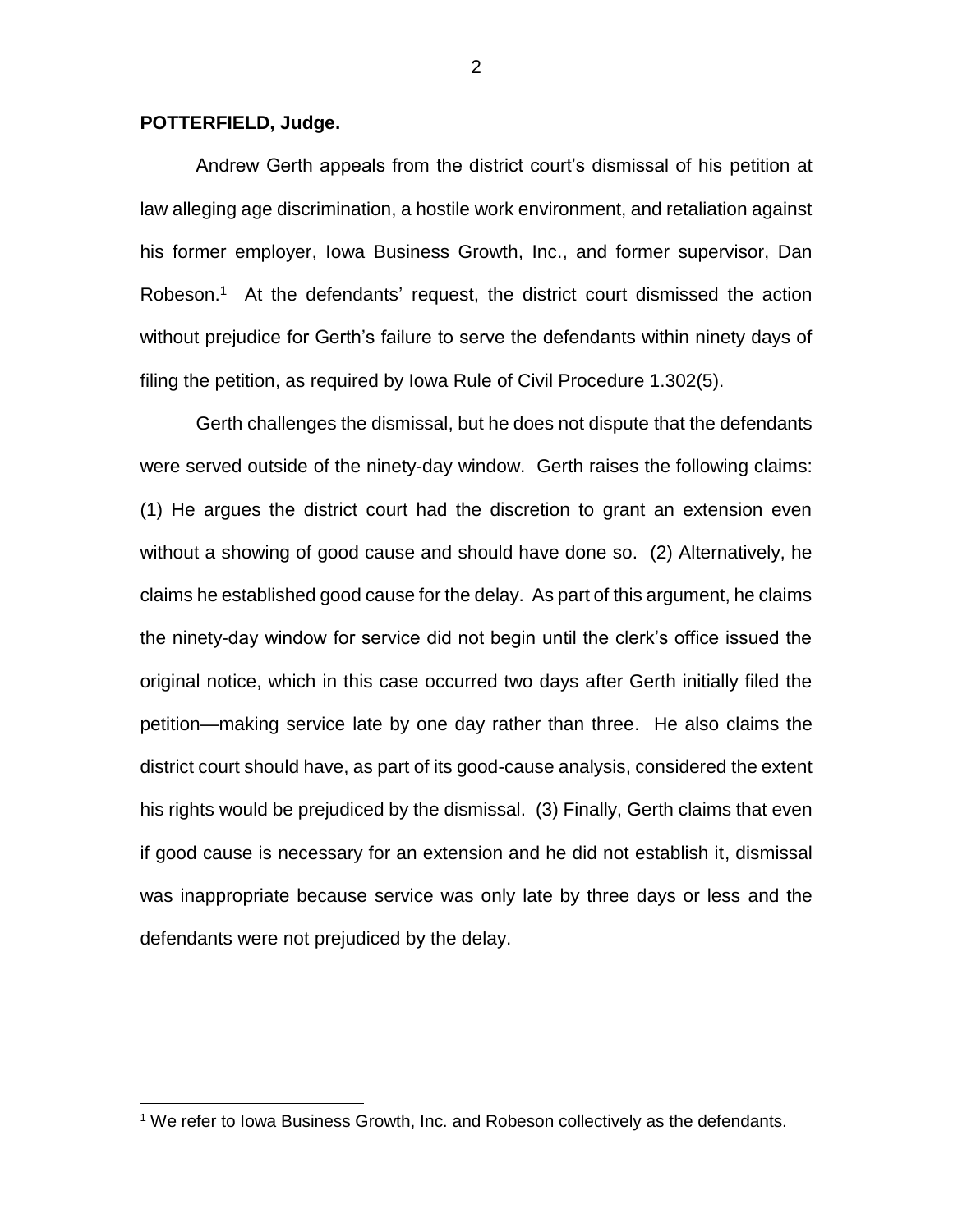### **I. Background Facts and Proceedings.**

Gerth worked for the defendants from August 2014 until May 2016. While still employed by the defendants, Gerth filed a complaint with the Iowa Civil Rights Commission, and the commission issued a right-to-sue letter after termination of Gerth's employment, on September 9, 2016. A copy of the letter was sent both to Gerth and the defendants.

On September 20, before Gerth filed suit, the attorney for the defendants sent an email to Gerth's attorney informing him, "My client has authorized me to accept service of the Gerth petition when you file it."

Gerth filed the petition at law on November 15; the clerk's office issued the original notice on November 17.

According to an affidavit filed by Gerth's attorney, on December 1, he sent a letter to the defendants' attorney referencing the defense attorney's prior email stating he would accept service on behalf of his clients. Enclosed with the letter was a copy of the petition, original notice, and an "acknowledgement of service," which the defense attorney was asked to "execute . . . and return to [plaintiff attorney's] office for filing."

According to an affidavit filed by the defendants' attorney, neither the letter nor any of the attachments were ever received by his office.

Accordingly, defense counsel never responded to the December 1 letter, and no acknowledgement of service was filed.

No action was taken until February 15, 2017. On that date, "[b]ased upon a reminder system in [his] calendar, which erroneously identified the 90-day service deadline as February 17," Gerth's counsel called defense counsel and "left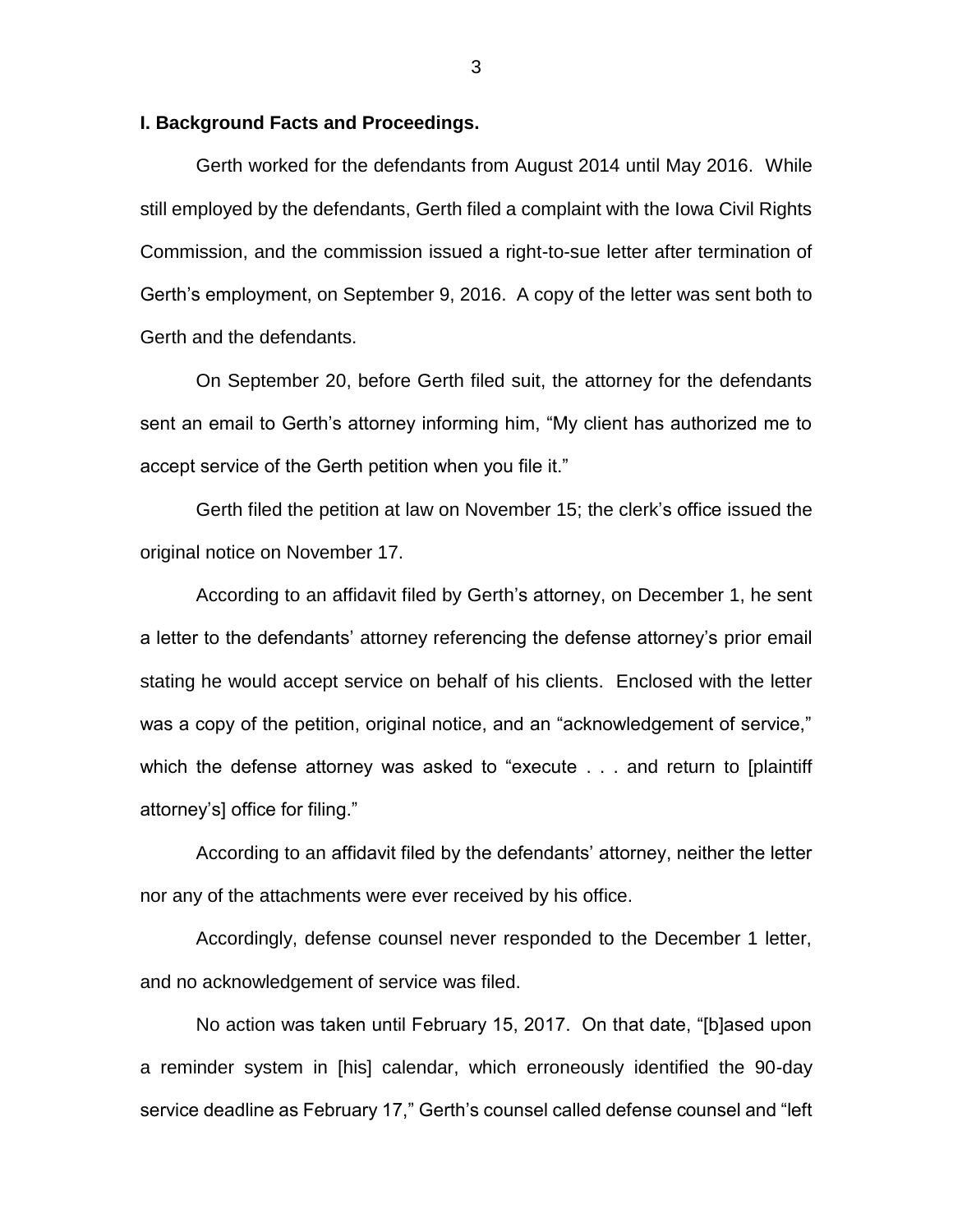a voicemail inquiring as to whether [he] had received the December 1, 2016 letter and would still agree to accept service of the lawsuit on behalf of the [d]efendants." Plaintiff's counsel maintains he spoke to defense counsel on February 15, while defense counsel swears that Gerth's counsel called at 4:57 p.m. and left a message asking for a return call, which defense counsel believes he returned "[p]romptly the next morning."

Either on the afternoon of February 15 or the morning of February 16, when the two counsel spoke, defense counsel reported he had not received the letter. Gerth then served the defendants on the morning of February 16.

The defendants filed a motion to dismiss, arguing the petition should be dismissed because Gerth failed to serve the defendants during the required ninety days, had not requested an extension during the allotted time, and had not shown good cause for the delay. Gerth resisted.

Following a hearing on the motion,<sup>2</sup> the court issued a ruling dismissing Gerth's petition. The court determined that because Gerth had failed to timely serve the defendants, "he [could] only avoid dismissal if he can show good cause." The court found that Gerth's basis for late service did not "meet the traditional standard for good cause." In reaching this conclusion, the court noted that it "believes that [defense counsel] did not receive the letter" and "does not doubt that [Gerth's counsel] believes it was sent." However, the court found there was insufficient evidence to show the letter was sent, as "there was no evidence of mailing procedures." Still, the court ultimately found that the unresolved issue with

 $\overline{a}$ 

<sup>&</sup>lt;sup>2</sup> It appears the hearing was unreported.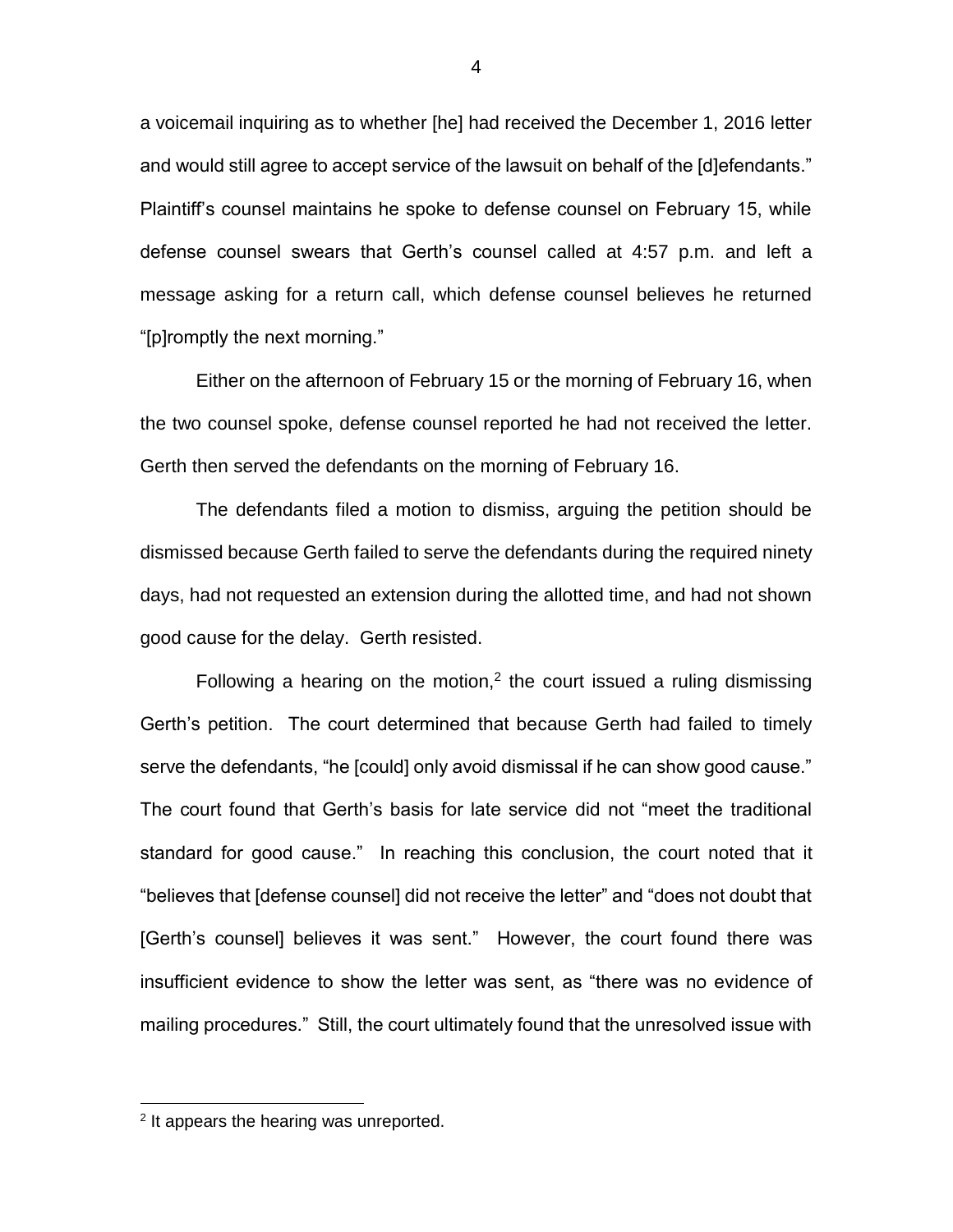the December 1 letter was immaterial, as "even if the letter was received, it is highly questionable whether it constitutes good cause" to "not follow up between December 1, 2016 and February 15, 2017 to determine if service had been accepted."

Gerth appeals.

## **II. Standard of Review.**

We review the district court's ruling regarding a motion to dismiss for correction of errors at law. *Crall v. Davis*, 714 N.W.2d 616, 619 (Iowa 2006). When the motion to dismiss is based upon delay of service, the district court may consider matters outside the pleadings, and we are bound by the court's factual findings if supported by substantial evidence. *Id.* 

#### **III. Discussion.**

Gerth does not dispute that he served the defendants outside of the ninety days required by Iowa Rule of Civil Procedure 1.302(5). However, he maintains the district court should not have granted the defendant's motion to dismiss; he raises a number of alternative arguments to support his position.

## **A. Extension without Establishing Good Cause.**

Iowa Rule of Civil Procedure 1.302(5) provides:

If service of the original notice is not made upon the defendant . . . within 90 days after filing the petition, the court, upon motion or its own initiative after notice to the party filing the petition, shall dismiss the action without prejudice as to that defendant . . . or direct an alternate time or manner of service. If the party filing the papers shows good cause for the failure of service, the court shall extend the time for service for an appropriate period.

Gerth advances an interpretation of the rule whereby the court has the discretion to extend the time for service without first finding good cause. He argues the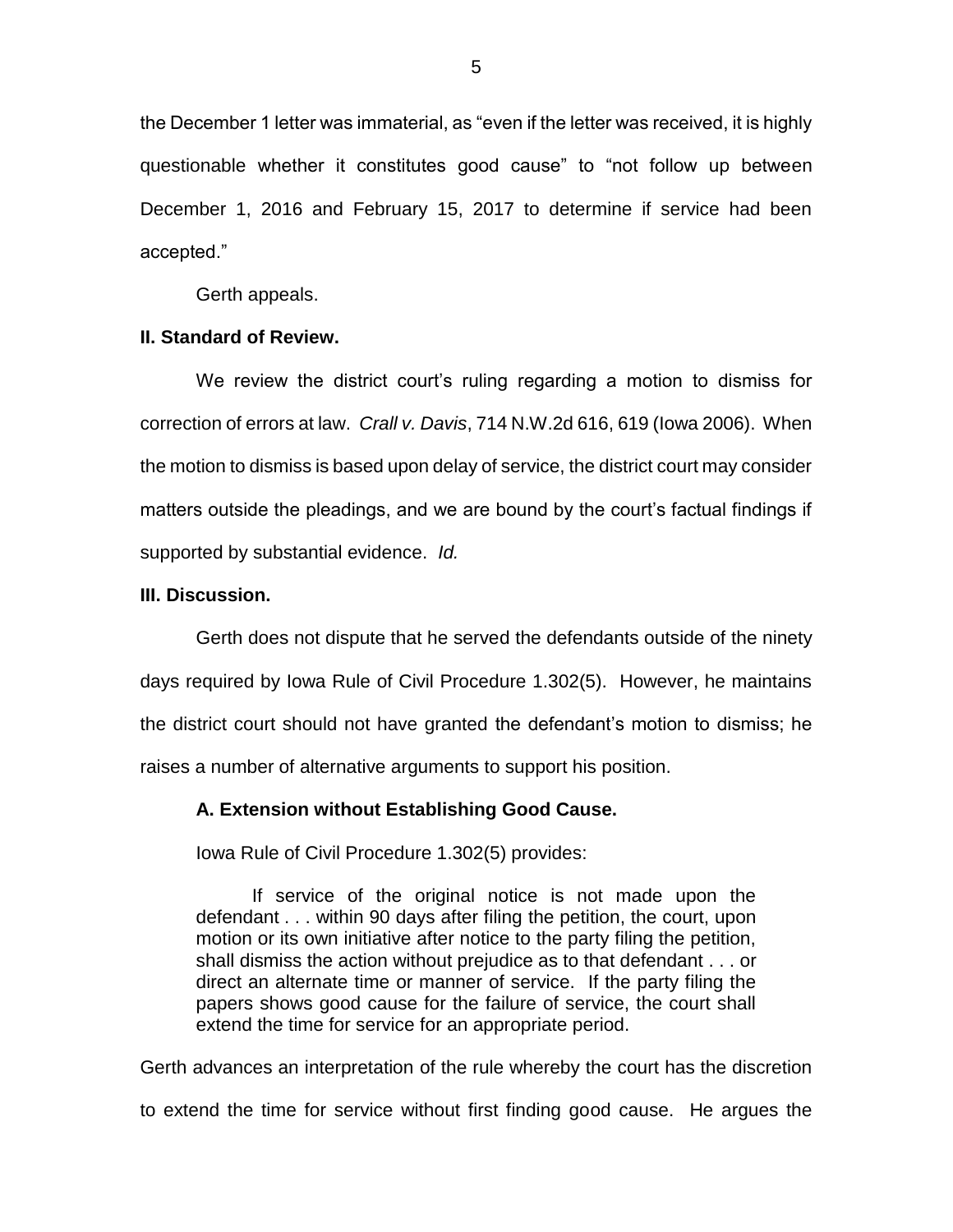district court was wrong not to apply his interpretation of the rule in this case. In support of his argument, Gerth relies upon a case from the Third Circuit in which the court, interpreting the federal rule, $3$  found:

Initially, we find that the plain language of the rule itself explains that in all cases, the court has the option of dismissing the action or extending time for service. The fact that the word "shall" is used along with the disjunctive "or" in the first clause indicates that the court has discretion to choose one of these options. As an exception to this general provision, the second clause notes that if good cause exists, the district court has no choice but to extend time for service. Thus, the logical inference that can be drawn from these two clauses is that the district court may, in its discretion, extend time even absent a finding of good cause.

*Petrucelli v. Bohringer & Ratzinger*, 46 F.3d 1298, 1305 (3rd Cir. 1995).

But here, the district court was asked to apply the applicable Iowa Rule of Civil Procedure—not the federal rule. And our supreme court has foreclosed the interpretation of the Iowa rule that Gerth advances. *See Meier v. Senecaut*, 641 N.W.2d 532, 541 (Iowa 2002) ("The type of action directed by the rule is to dismiss the action without prejudice, impose alternative directions for service, or grant extension of time to complete service for an appropriate period of time. Extension of time requires a showing of good cause" (citation omitted)); *see also Crall*, 714 N.W.2d at 619–20 (citing the court's previous decision in *Meier* and noting that

 $\overline{a}$ <sup>3</sup> The federal rule in question provides:

**Time Limit for Service.** If service of the summons and complaint is not made upon a defendant within 120 days after the filing of the complaint, the court, upon motion or on its own initiative after notice to the plaintiff, shall dismiss the action without prejudice as to that defendant or direct that service be effected within a specified time; provided that if the plaintiff shows good cause for the failure, the court shall extend the time for service for an appropriate period.

Fed. R. Civ. P. 4(m).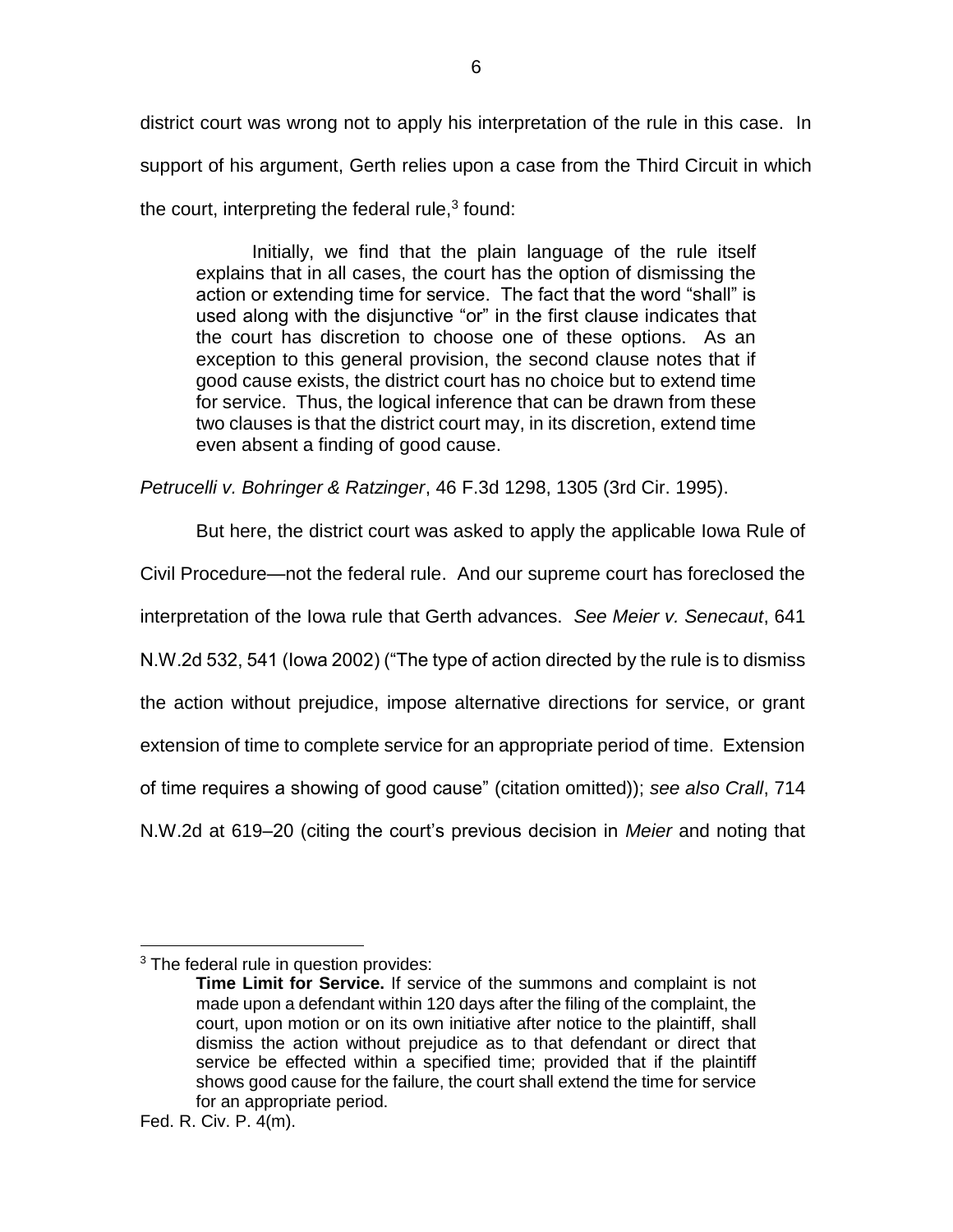Iowa Rule of Civil Procedure 49(f), which the court considered in *Meier*, was now rule 1.302(5)).

As neither we nor the district court are at liberty to overturn Iowa Supreme Court precedent, *see State v. Hastings*, 466 N.W.2d 697, 700 (Iowa Ct. App. 1990), the district court did nor err in its determination that a finding of good cause was necessary in order to extend the deadline for service.

#### **B. Establishing Good Cause.**

Next, Gerth maintains that if a finding of good cause is necessary, the district court erred in its determination that he did not establish good cause for the delayed service.

His argument, as we understand it, contains several parts. First, he maintains we should calculate the ninety days for service from the date the clerk's office issued the original notice—November 17—rather than the date he filed the petition—November 15. Under his proposed calculation, Gerth's phone call to defense counsel about service on February 15 was then within the 90-day window for service (though service of the defendants on February 16 was still outside the window). Next, Gerth maintains that when it considered whether he had established good cause, the court should have considered both his conduct in trying to execute service and the prejudice he would suffer if the case was dismissed. He claims the limited delay in service combined with the fact that dismissing his petition may prevent him from having his claim ever decided on the merits should have led the district court to reach the conclusion that good cause has been established.

We consider each of Gerth's arguments in turn.

7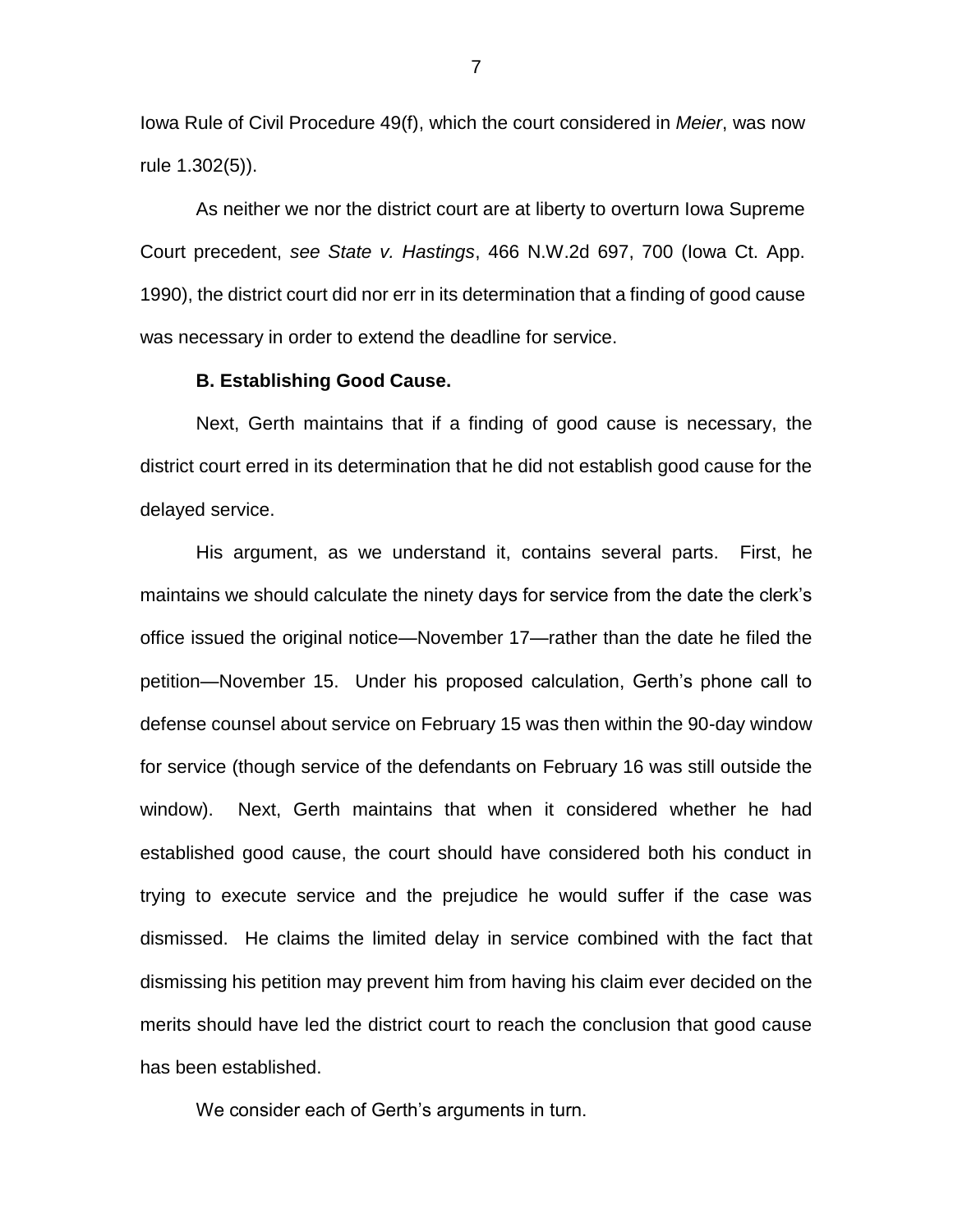### *1. Ninety-Day Window.*

 $\overline{a}$ 

Gerth maintains we should calculate the ninety-day window for service from the date the clerk's office issued the original notice—on November 17, 2016 rather than from the date he filed the petition—November 15, 2016. As we already stated, this is issue is not dispositive, as Gerth's service of the defendants on February 16 is undisputedly outside the ninety-day window of rule 1.302(5) even if we use his calculation.

According to Gerth, the clock for service should not begin until the original notice is issued. To begin, Gerth points out that rule 1.302(1) requires the original notice to contain, among other things, the "date of the filing of the petition." Here, the only date on either of the original notices Gerth received is the "issued" date of November 17.<sup>4</sup> Moreover, as rule 1.302(5) requires the party to serve the original notice, Gerth could not begin to comply with the rule until the original notice was issued—two days after the petition was filed. If we use November 15 as the date to the start the clock, Gerth had only eighty-eight days to complete service rather than the ninety days provided for in rule 1.302(5).

The question before us is what rule 1.302(5) means when it requires the other party "to be served within 90 days after filing the petition."

Pursuant to Iowa Court Rule 16.306(2), "A document is considered filed or presented at the time EDMS<sup>[5]</sup> has received it, unless the clerk of court returns it." At the time a document is electronically filed, "EDMS applies an electronic file

<sup>&</sup>lt;sup>4</sup> There is no evidence in the record regarding why the original notice was not issued until two days after the petition was filed.

<sup>&</sup>lt;sup>5</sup> EDMS means "the electronic document management system, the Iowa Judicial Branch electronic filing and case management system." Iowa Ct. R. 16.201(5).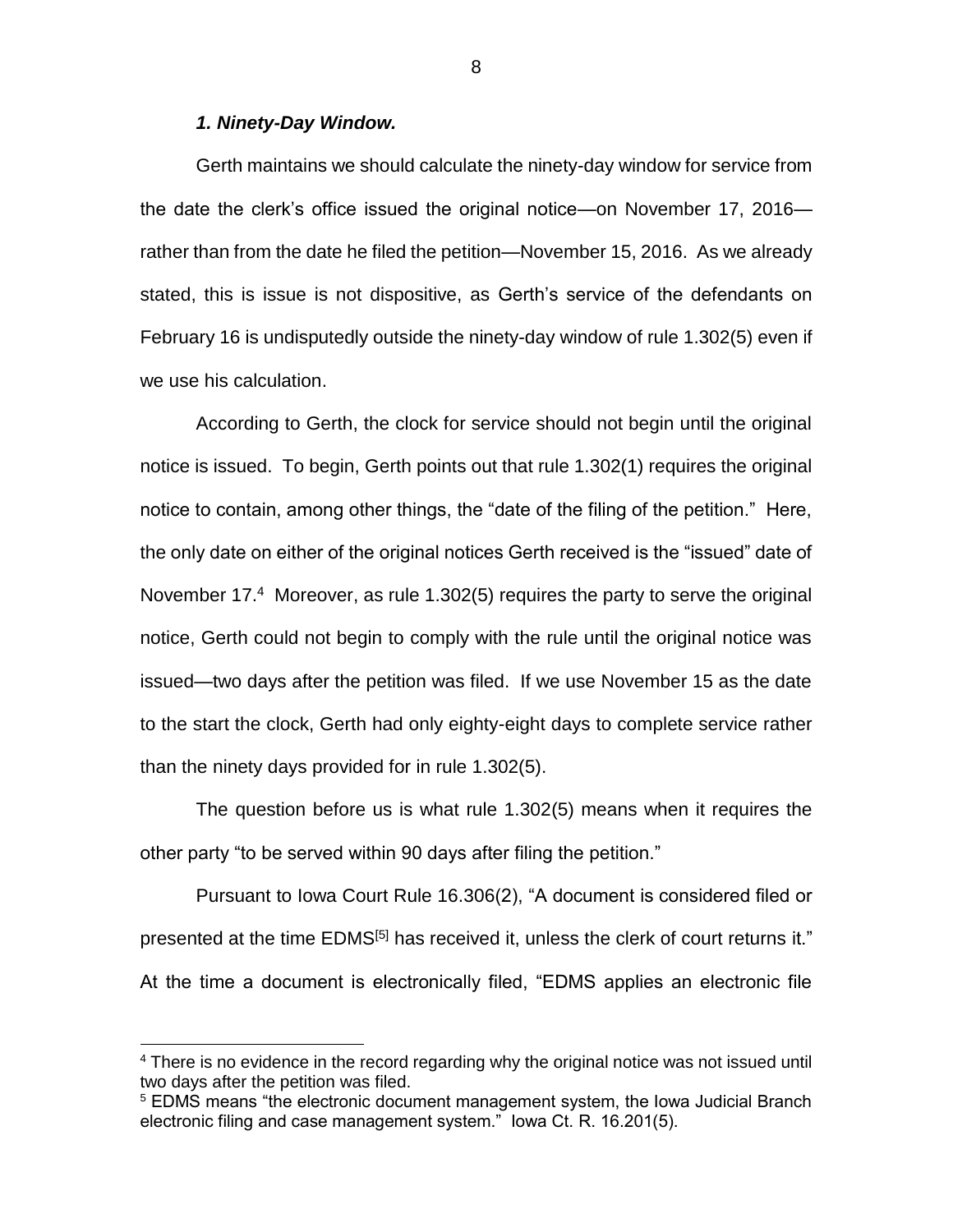stamp to the document reflecting the date or the date and time that the document was actually received by EDMS." Iowa Ct. R. 16.309(1)(a). Here, according to electronic file stamp on the petition, it was filed on November 15, 2016, at 3:05 p.m. We believe the clear meaning of the rules, which uses "filing" rather than "issued"—which was found on the original notice—and says "petition" but is silent as to the "original notice," requires the ninety-day clock on service to begin running on November 15. And while this effectively limited Gerth to eighty-eight days to execute service, this reduction does not lead us to question our understanding of the rules.

In *Concerned Citizens of Se. Polk Sch. Dist. v. City Dev. Bd.*, 872 N.W.2d 399, 400–01 (Iowa 2015), our supreme court was asked to determine whether the thirty days to file an appeal of a ruling began on the date the court filed its ruling or the date the electronic filing system transmitted a notice of the filing. The court recognized that the rule of appellate procedure requiring notice of appeal to be filed within thirty days of the filing of the final order or judgment did not change with the implementation of EDMS. *See Concerned Citizens*, 872 N.W.2d at 402 (citing Iowa R. App. P. 6.101(1)(b)). However, the court had to determine whether the filing of the court's order was completed when the order itself was filed or whether the transmission of the notice of filing was also a necessary part of the filing of the order. *Id.* at 402–03. In an argument analogous to the one being raised by Gerth, Concerned Citizens—the party who wanted the deadline to begin with the transmission of the notice of filing—argued

the act of filing a court order under the new electronic filing system only begins with the act of electronically transmitting the document to the EDMS, [and] filing is not complete until the notice of filing is

9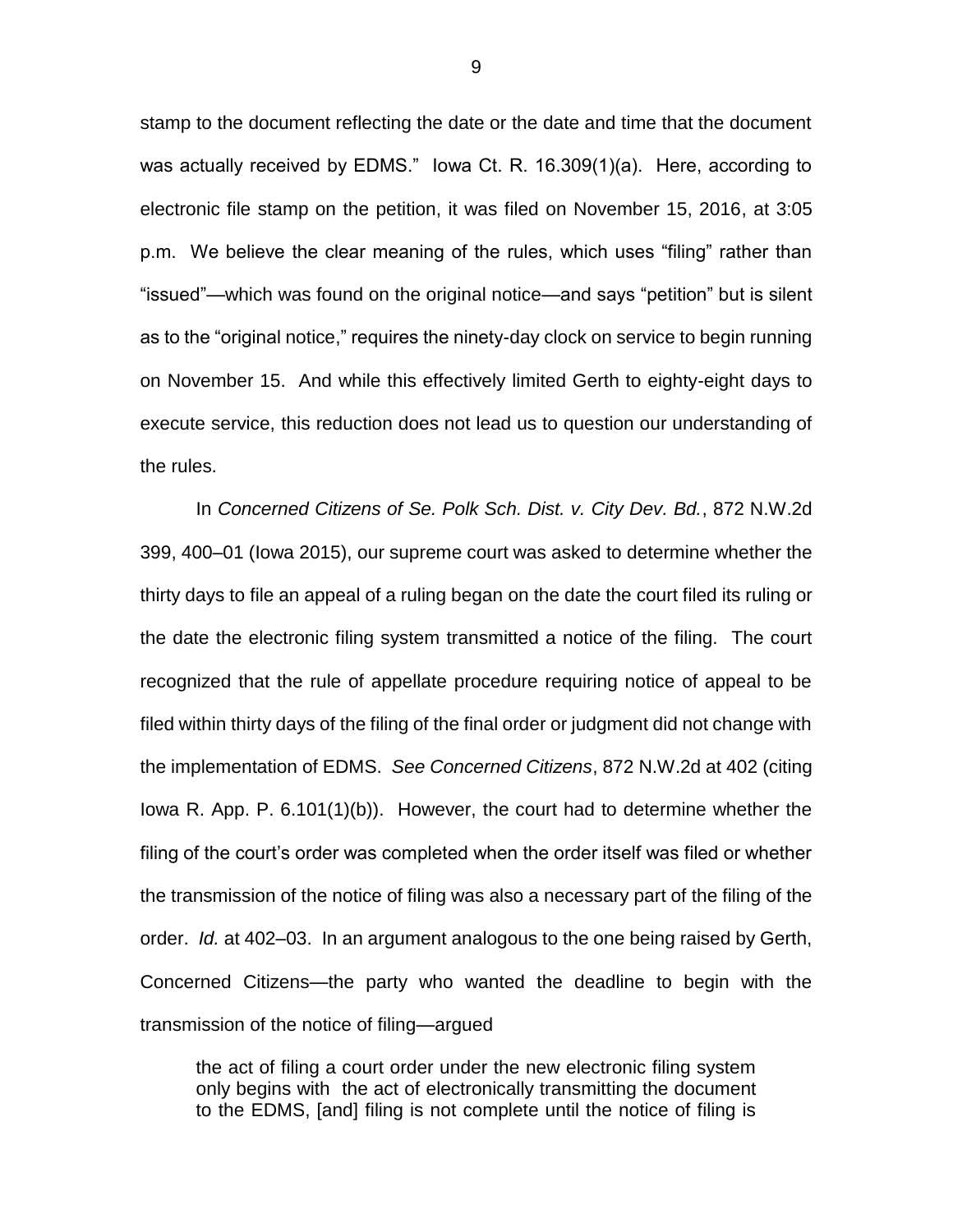transmitted. Thus, it asserts that the time period to file an appeal from a court order does not commence until the notice of filing has been transmitted. Concerned Citizens further claims that the concept of fundamental fairness is better served when the thirty-day time period to appeal a court order commences from the time the parties are notified of that order. It points out that this starting point assures all parties actually receive a full thirty days to pursue an appeal.

*Id.* The court recognized that the implementation of EDMS had changed the process, insofar as the filing of the order and the notification from the clerk of the filing had, "[i]n the paper world," been "events that went hand-in-hand." *Id.* at 403. With EDMS, they were two separate events undertaken by the document management system. *Id.* However, the court ruled that the separation of the two events "does not preclude the rules governing appeals from continuing to use only the first step to begin the time to appeal." *Id.* In determining that the filing of the order was sufficient to start the clock, the court noted that ruling otherwise "would create an unwanted moving target," as "[t]he time to appeal a court order could change from case to case depending on the date the clerk completed a review of the filed order"; it could also "create confusion," because "the filing date recorded on the order and identified in the notice of filing would not necessarily be the filing date to commence the time." *Id.* at 404. The court acknowledged that its ruling could result in parties receiving less than thirty days to file an appeal but noted, "Our rule governing the time to appeal, however, does not exist to ensure a party is given a full thirty days to contemplate the filing of an appeal. Instead, it has been built upon the rationale that justice is better served by a clear and uniform starting point in all cases." *Id.* at 404–05.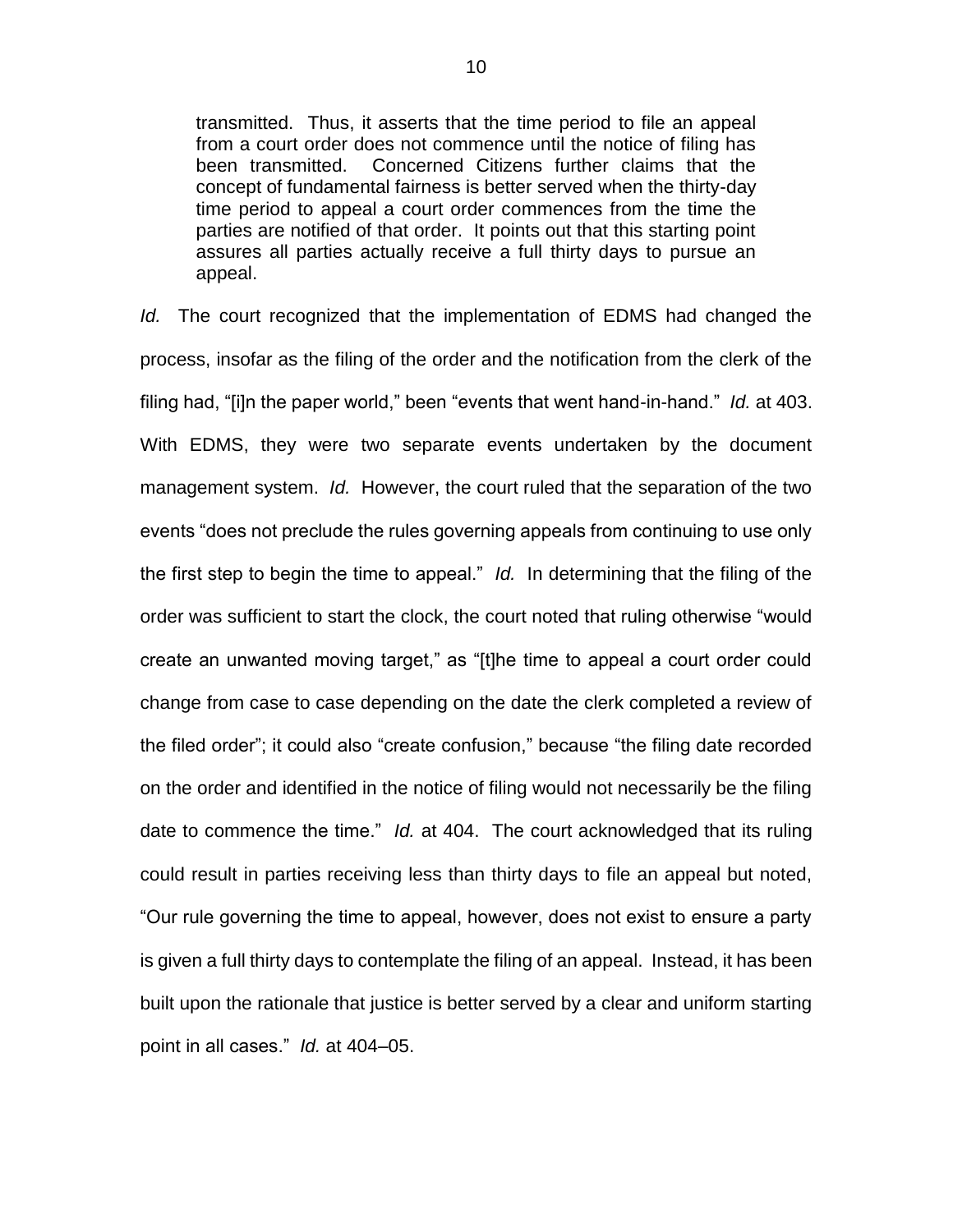Gerth is correct that the filing of the petition and the issuing of the original notice is a two-step process that may occur a number of days apart, but, as written, rule 1.302(5) requires only the first part of the process—the filing of the petition to occur in order for the clock to begin running. Therefore, Gerth's ninety days to serve the defendants began on November 15, 2016, and expired on February 13, 2017.

## *2. Conduct of Parties.*

Considering Gerth's actions as they fall within the established timeline for service, we must determine whether the district court erred in its determination that Gerth did not establish good cause for the delay in service.

To establish good cause, Gerth "must have taken some affirmative action to effectuate service of process upon the defendant or have been prohibited, through no fault of his [or her] own, from taking such an affirmative step." *Meier*, 641 N.W.2d at 542 (alteration in original) (citation omitted). "Inadvertance, neglect, misunderstanding, ignorance of the rule or its burden, or half-hearted attempts at service have generally been waived as insufficient to show good cause." *Id.*  (citation omitted). Additionally,

[g]ood cause is likely (but not always) to be found when the plaintiff's failure to complete service in a timely fashion is a result of the conduct of a third person, typically the process server, the defendant has evaded service of the process or engaged in misleading conduct, the plaintiff has acted diligently in trying to effect service or there are understandable mitigating circumstances.

*Wilson v. Ribbens*, 678 N.W.2d 417, 421 (Iowa 2004) (citation omitted).

Here, assuming Gerth took the affirmative step of sending the December 1 letter asking defense counsel to accept service, this action alone is not enough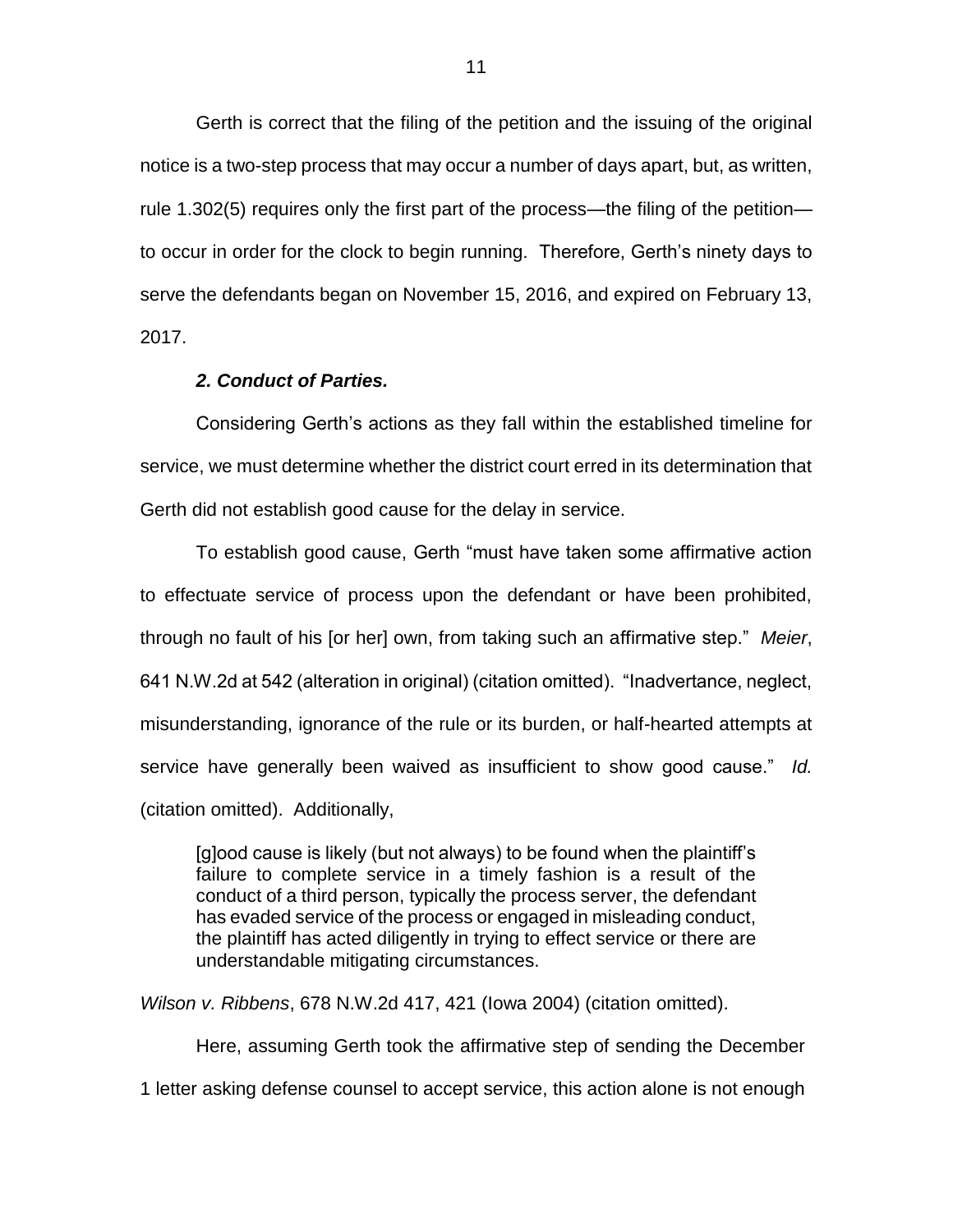to establish good cause for delay. The district court found that the defendants' attorney never received the letter, so any "failure" to execute the acknowledgement of service and return the same to Gerth's attorney (after sending the initial email stating he would be willing do so) was not an attempt at evading service or misleading conduct. Moreover, even if the defense attorney did receive the letter and then chose not to follow through, Gerth's failure to take any other action prevents a finding of good cause. Gerth's call to the attorney to ask about service did not take place until after the ninety-day window for timely service had passed, and his "calendar glitch" does not provide a justification for the lack of follow through between December 1 and February 15. Gerth has offered no other explanation for the delay. Once Gerth did decide to serve the defendants personally—outside the ninety-day window—he was able to complete service within twenty-four hours without delay or difficulty. *Cf. Falada v. Trinity Indus., Inc.*, 642 N.W.2d 247, 249–50 (Iowa 2002) (affirming the district court's finding of good cause where the plaintiff did not attempt service until the eightyninth day and then served the wrong party based on erroneous information from the Iowa Secretary of State's office before ultimately serving the correct party outside of the ninety-day window). Additionally, Gerth did not seek an extension of time to serve the petition within the ninety-day requirement. *See Meier*, 641 N.W.2d at 542–43 (finding plaintiff failed to present substantial evidence of good cause when she did not seek an extension or directions from the court once service could not be accomplished).

Gerth argues that his sending the December 1 letter is sufficient to establish good cause, effectively shifting the burden to complete service onto the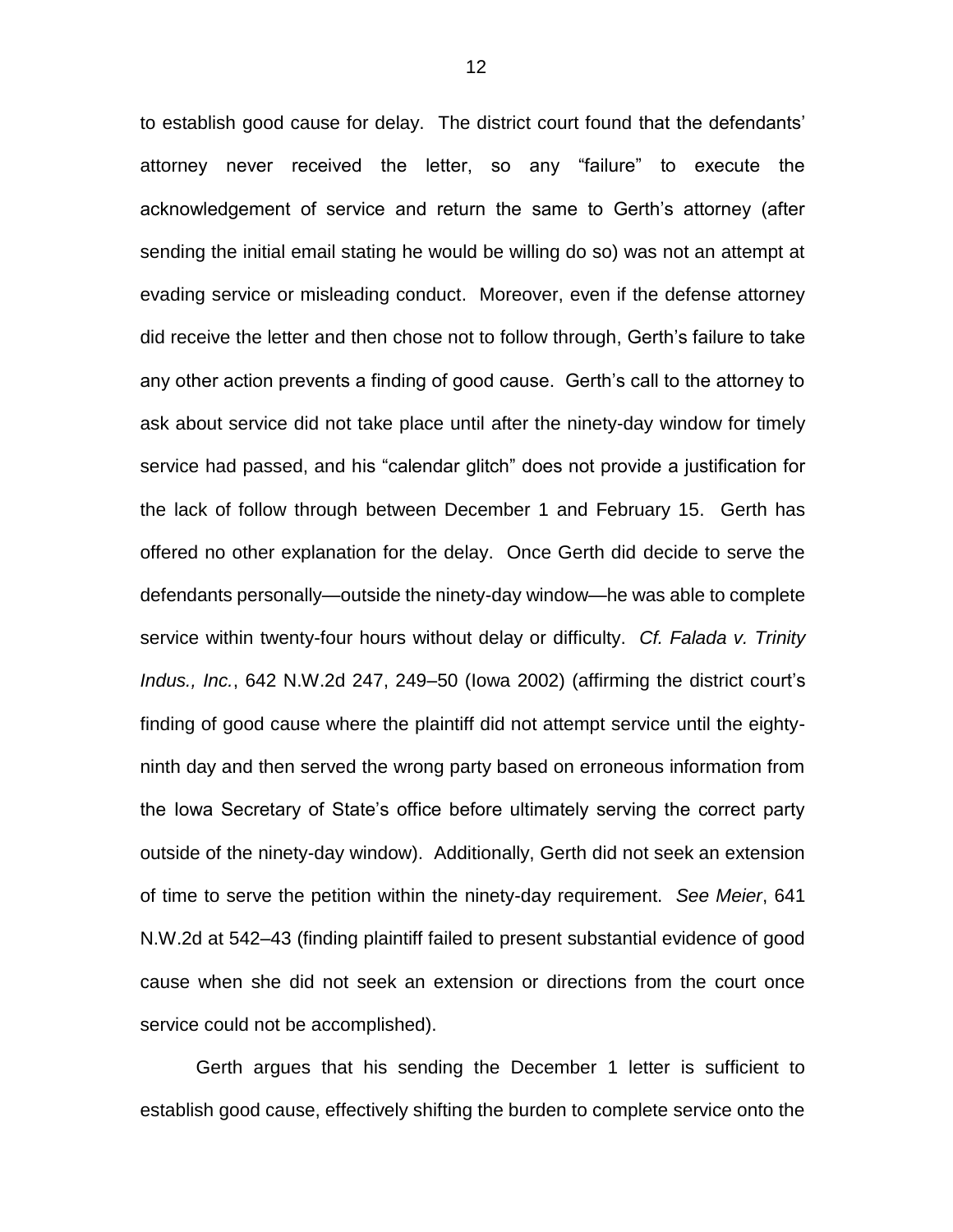defendants, as Gerth wants us to find defense counsel's lack of follow through to complete service prevents us from dismissing the plaintiff's case. We cannot do so. *See Mokhtarian v. GTE Midwest Inc.*, 578 N.W.2d 666, 669 ("Once a plaintiff files a petition, we believe it only appropriate that the plaintiff should bear the burden of ensuring that service of the original notice and petition on defendant is both proper and timely.").

#### *3. Principle of Estoppel.*

Gerth maintains that we must consider whether the result of dismissal is equitable in our determination of whether he established good cause for the delay. He asserts that it is not equitable here as, even though the court dismissed the action without prejudice, his substantive rights would be prejudiced due to the statute of limitations requiring his suit to be filed within ninety days of receiving his right-to-sue letter from the Iowa Civil Rights Commission. *See* Iowa Code § 216.16(4).

In *Rucker v. Taylor*, 828 N.W.2d 595, 601 (Iowa 2013), our supreme court recognized that its recent case law had "expanded the scope of good cause in two ways." "First, the case directed an inquiry into the role of the corresponding conduct of the parties in causing the plaintiffs to fail to timely serve the defendant." *Rucker*, 828 N.W.2d at 601. "Second, the case injected consideration of the principles of estoppel that seek to prevent unjust results." *Id.* In other words, "good cause must be considered in deciding to dismiss a petition for untimely service, and . . . this standard considers all the surrounding circumstances, including circumstances that would make it inequitable for a defendant to successfully move to dismiss." *Id.*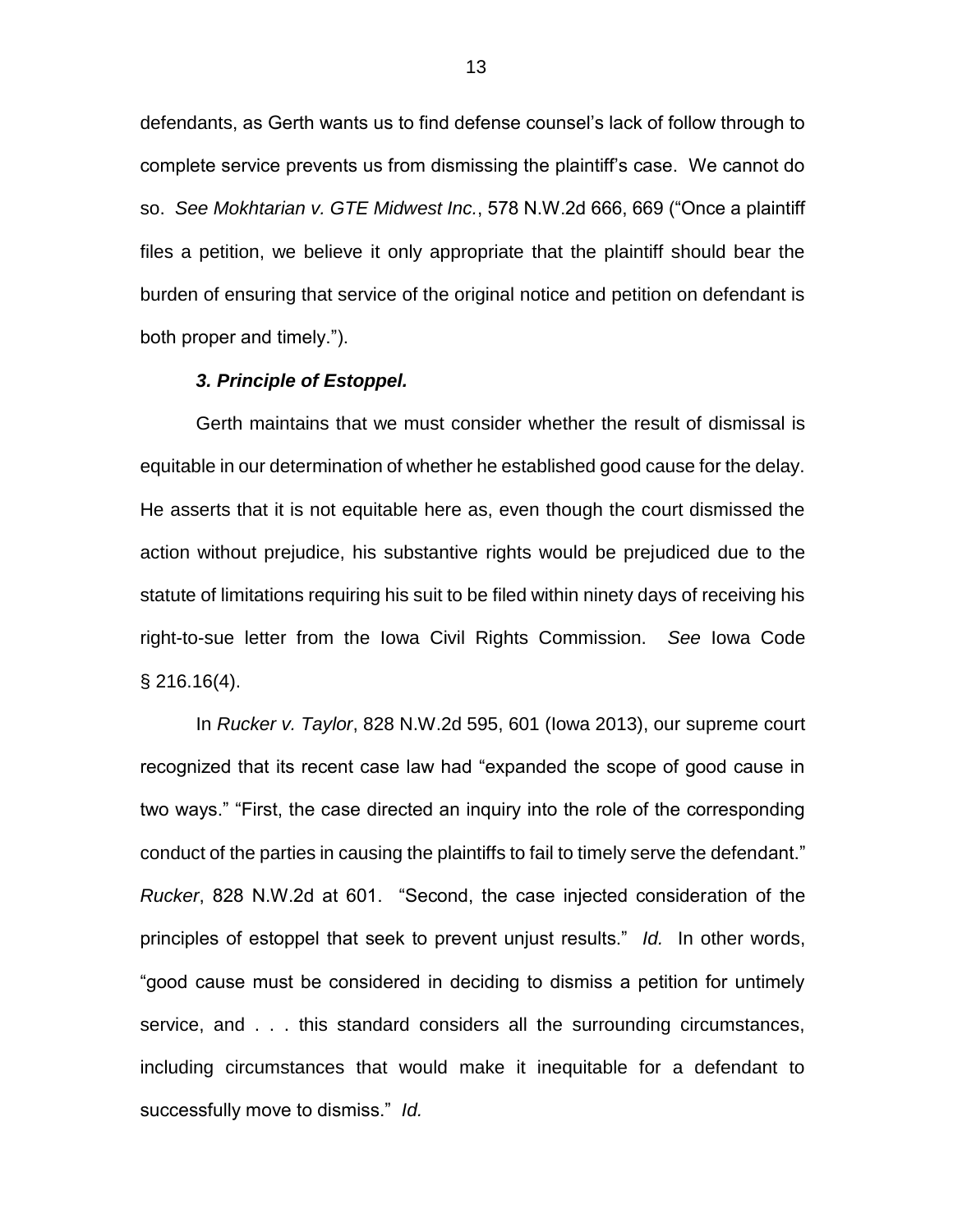In *Wilson*, our supreme court considered whether an agreement not to effect timely service constituted good cause for delay in timely service. 678 N.W.2d at 421–42. The court ruled, "While we remain highly skeptical of the utility of agreements delaying service or extending the statute of limitations in pending litigation in the hope of settlement, . . . we hold such agreements may constitute 'good cause' under Iowa Rule of Civil Procedure 1.302." *Id.* at 422. In reaching this decision, the court considered its practice—before rule 1.302 was amended to require an extension upon a showing of good cause—of applying the doctrine of estoppel regarding the limitation of actions when the parties had entered into agreements regarding the delay of service. *Id.* at 423. While the court concluded such an agreement *could* constitute good cause, the court ultimately remanded to the district court to conclude whether it did, "[g]iven the dearth of factual findings in the record, including the lack of a finding of an agreement." *Id.*

Similarly, in *Rucker*, the court considered whether an implied agreement between the parties to delay service, based upon the parties' conduct of continuing to negotiate after the petition at law had been filed, could constitute good cause for delay. 828 N.W.2d at 601. The court determined that an implied contract did not exist, *see id.* at 602, and then "return[ed] to consider whether the circumstances of this case can nevertheless satisfy the good-cause standard of rule 1.302(5)," *id.* at 603. The court cautioned that "the substantive rights of a plaintiff can be at stake through the application of a statute of limitations" before advising, "it is important that the good-cause standard under rule 1.302(5) not be applied too narrowly." *Id.* The court ultimately affirmed the district court's determination that good cause existed for the delay, placing some blame on the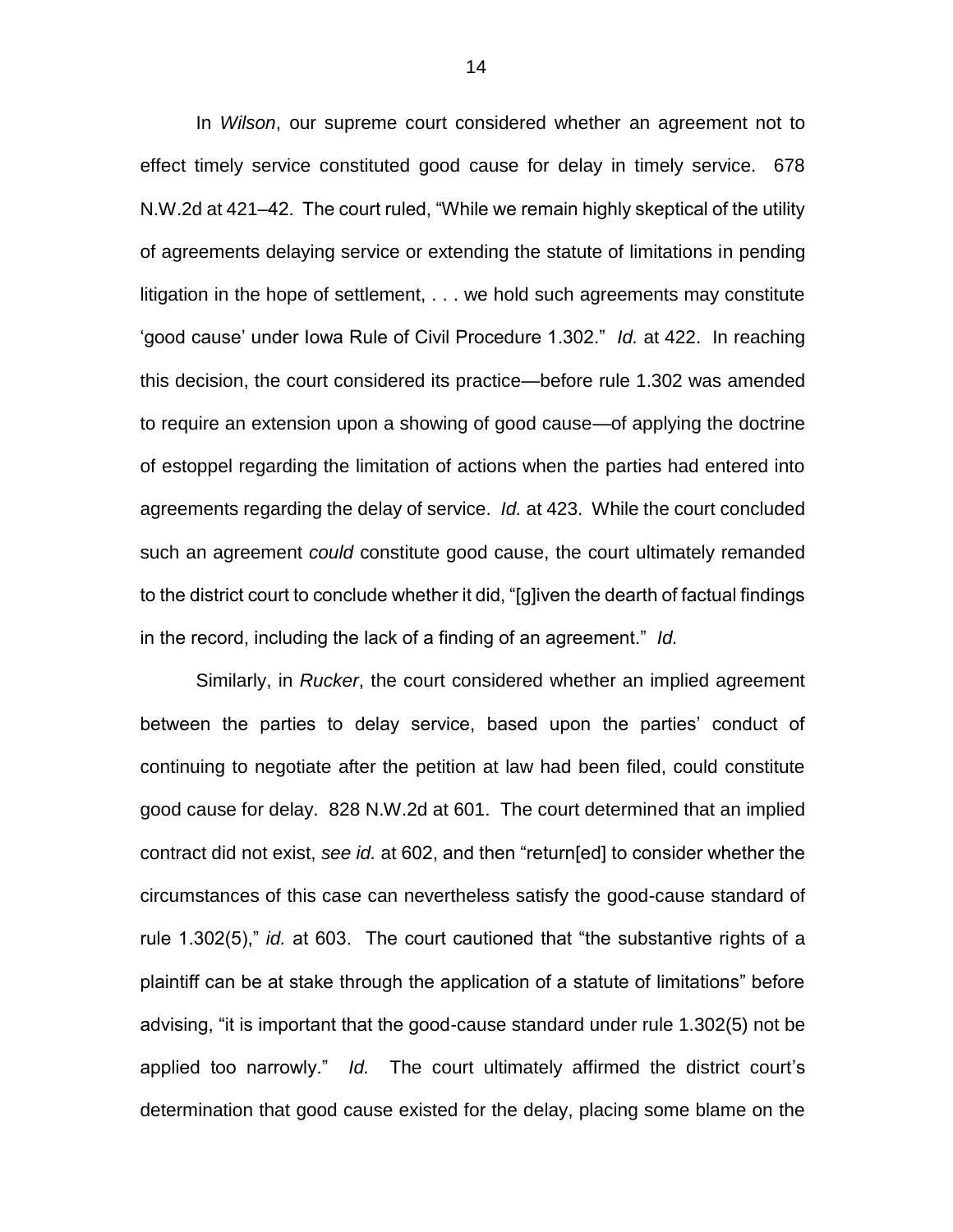defendant's conduct of continuing to negotiate when they were aware the plaintiff was going to delay service, as their actions "reinforce[d] expectations by [plaintiff's] attorney that he did not need to take action to comply with the service rule." *Id.* In reaching this conclusion, the court noted, "Federal courts thus consider as a factor in their determination whether a dismissal would ultimately be prejudicial to the plaintiff, particularly when delay of service is a result of misleading conduct by the defendant." *Id.* 

We recognize that *Rucker* requires us to examine "all of the surrounding facts to determine if they reveal 'understandable mitigating circumstances.'" 828 N.W.2d at 603 (citation omitted). But here, there is no question that Gerth and the defendants did not have an agreement—implied or otherwise—that service could be delayed, as Gerth's counsel and defense counsel had no contact during the ninety-day window. *Contra Feldhacker v. West*, No. 12-2003, 2013 WL 3855694, at \*5–6 (Iowa Ct. App. July 24, 2013) (applying *Rucker* and concluding the district court was correct in its finding of good cause for delayed service because of plaintiffs' repeated attempts to serve process within ninety days and plaintiff counsel's frequent contact with the insurance adjuster trying to resolve the dispute within the service window). And we can ascribe no actions to the defendants that either misled Gerth or played a part in the ultimate delay of service to outside the 90-day window. In reaching this conclusion, we credit the district court's finding that the defendants' attorney never received the December 1 letter requesting that he acknowledge service. But even if the defense attorney had received the letter, while we believe it would be a closer call as to whether equitable principles would require a finding of good cause, Gerth's own failure to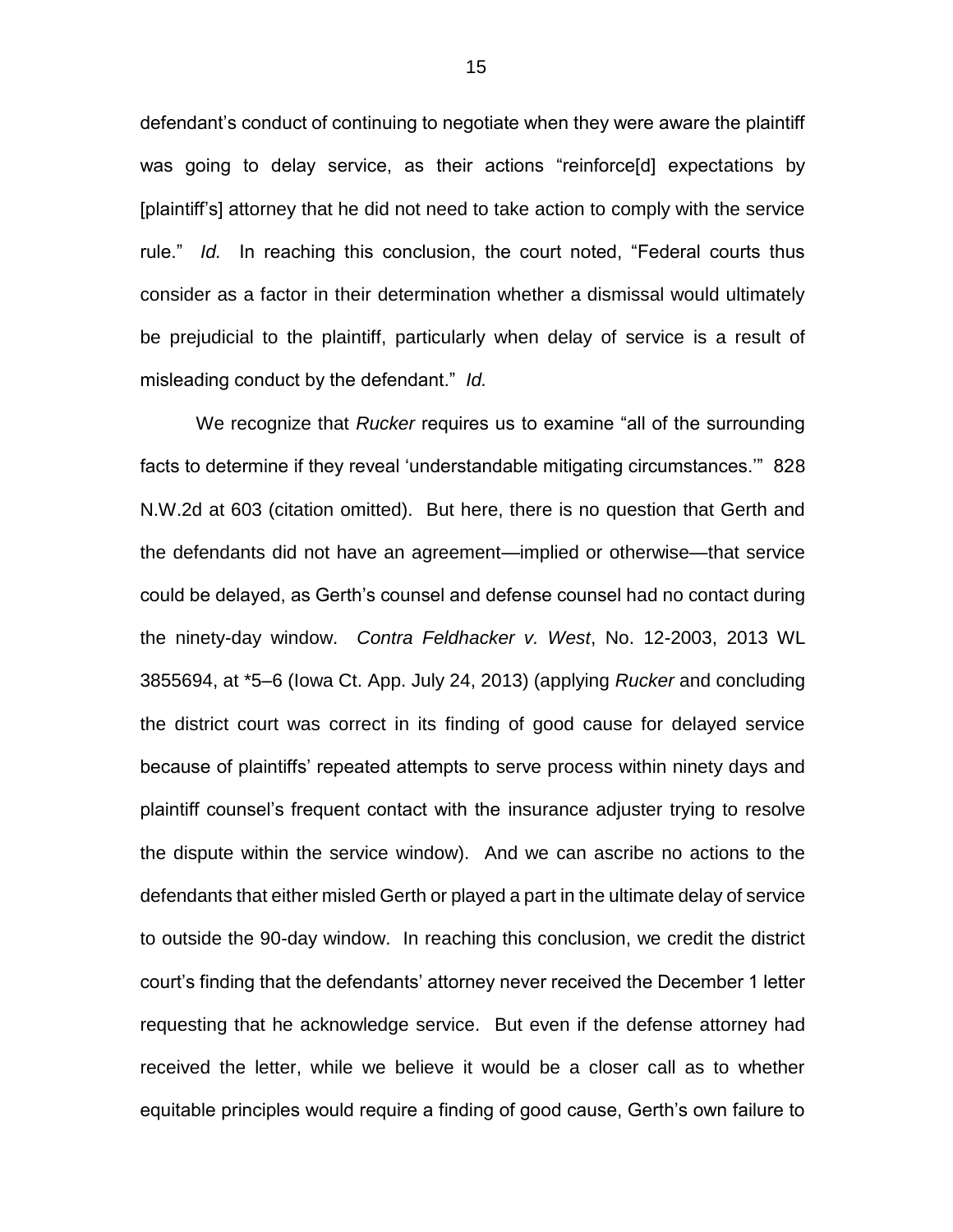take action for seventy-four more days cannot be ignored. *See Mokhtarian*, 578 N.W.2d at 669 ("Once a plaintiff files a petition, . . . [t]he plaintiff cannot rely on the opposing party to inform him or her that service was not sufficient under our rules of civil procedure and then argue the delay in service was justified by previously unsuccessful or legally insufficient attempts at service.").

We acknowledge that the dismissal of Gerth's action will likely prejudice Gerth's ability to have his case decided on the merits, but this result does not require us to find good cause where there is, in fact, none. We agree with the district court's determination that Gerth did not establish good cause for the delay of service.

## **C. Other Sanction.**

Finally, Gerth argues that even if he has not established good cause for the delay, dismissal of his action is too harsh of a sanction here. He argues the district court had the discretion to avoid the harsh result. However, Gerth does not suggest any alternative sanction.

Rule 1.302(5) provides that the court "shall dismiss without prejudice." *See* Iowa Code § 4.1(3)(1) (providing the word "shall," in statutes enacted after July 1971, "imposes a duty"); *In re Det. of Fowler*, 784 N.W.2d 184, 187 (Iowa 2010) ("[T]he word 'shall' generally connotes a mandatory duty."); *Berent v. City of Iowa City*, 738 N.W.2d 193, 209 (Iowa 2007) ("The term 'shall' is mandatory."); *State v. Klawonn*, 609 N.W.2d 515, 521–22 (Iowa 2000) ("The word 'may' can mean 'shall,' but the word 'shall' does not mean 'may.'"). And Gerth has not provided, and we have not found, any authority to support his claim that the district court can choose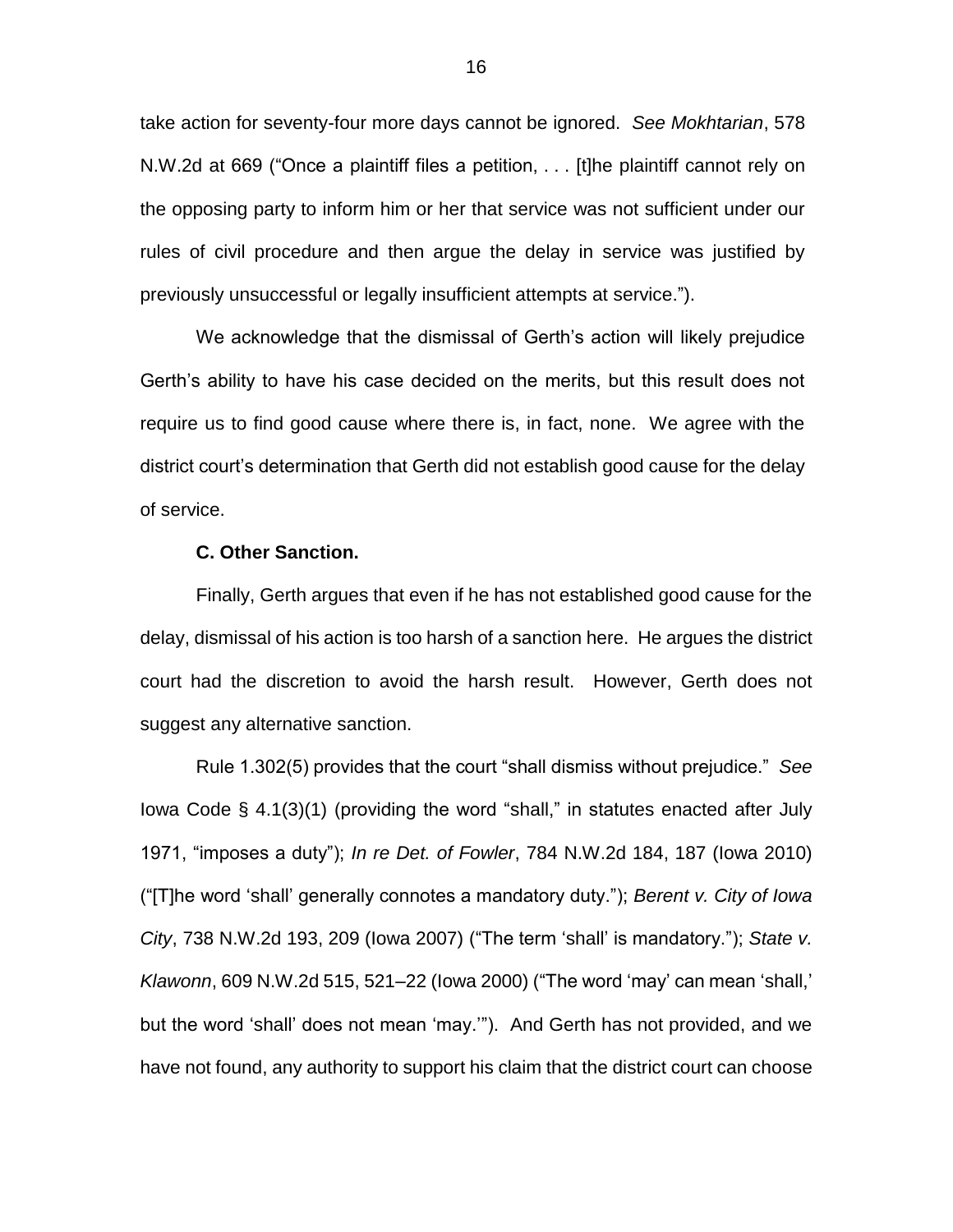a "sanction" other than dismissal without prejudice. We do not consider this argument further.

# **IV. Conclusion.**

Because a finding of good cause is required before the court extends the period to timely serve the defendants, and because Gerth has failed to establish good cause for the delay, we affirm the district court's dismissal of Gerth's petition.

# **AFFIRMED.**

Danilson, C.J., concurs; Doyle, J., concurs specially.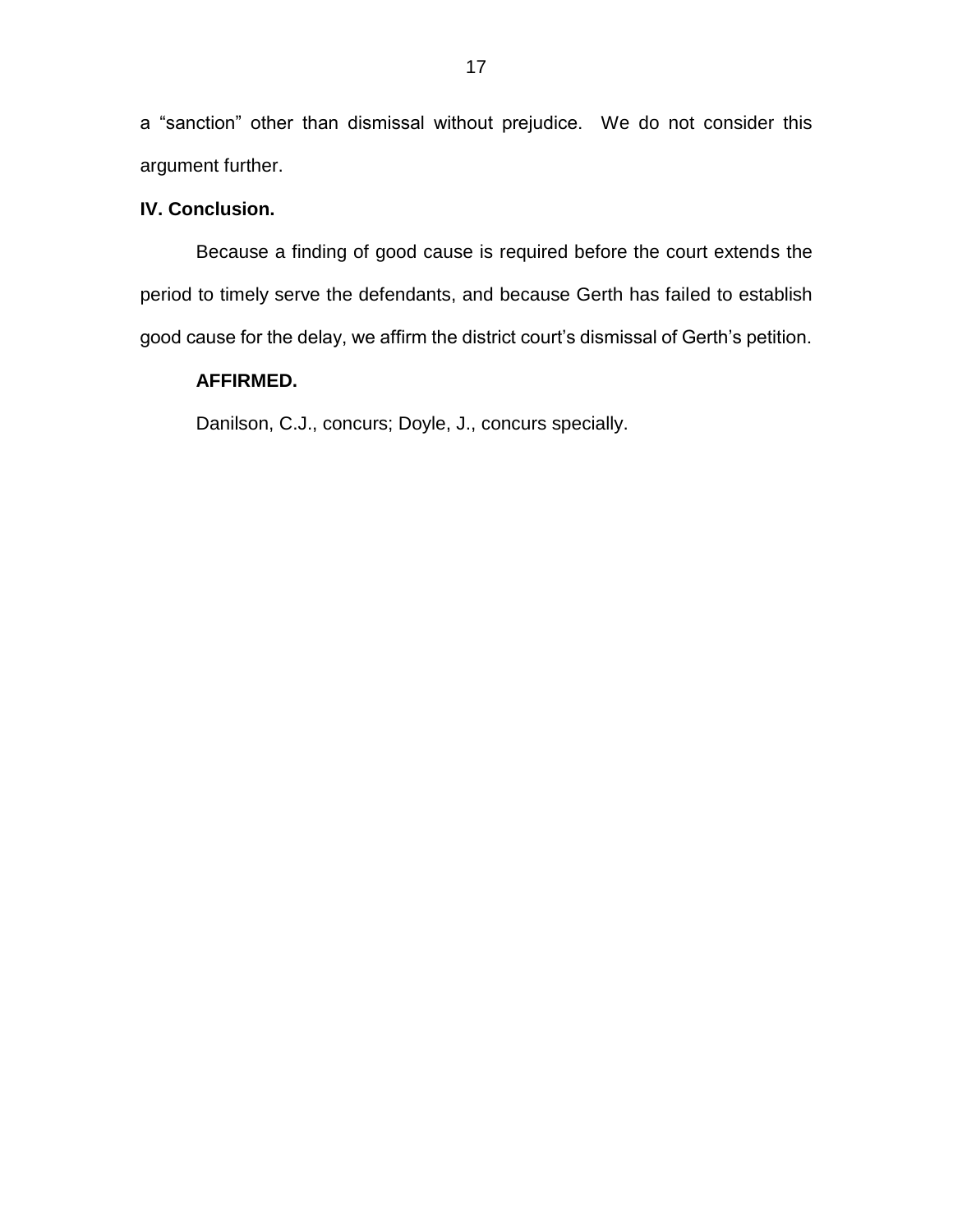**DOYLE, Judge.** (concurring specially)

Constrained by current precedent cited by the majority, I reluctantly concur. In my view, our jurisprudence is a bit antipodean. On the one hand, we tout our preference to decide cases on their merits. *See e.g., MC Holdings, L.L.C. v. Davis Cty. Bd. of Review*, 830 N.W.2d 325, 328 (Iowa 2013) ("Our legal process normally strives to resolve disputes on their merits."); *Peterson v. Eitzen*, 173 N.W.2d 848, 853 (Iowa 1970) ("We have often stated our strong preference for determination of cases on their merits."). On the other hand, our appellate courts routinely uphold dismissals of cases for failure to follow technical rules. I acknowledge that the "good cause" standard for justifying the failure to timely serve under Iowa Rule of Civil Procedure 1.302(5) has been relaxed a bit in recent years. *See Rucker v Taylor*, 828 N.W.2d 595, 603 (Iowa 2013) ("Because the substantive rights of a plaintiff can be at stake through the application of a statute of limitations, it is important that the good-cause standard under rule 1.302(5) not be applied too narrowly."). But we can do even more to temper the harshness of application of the rule.

I agree with Justice Waterman when he suggested the rule be amended.

I prefer to see cases resolved on their merits, and I think there is something to be said for amending our rule to conform to Federal Rule of Civil Procedure 4(m). Under that rule, even if the plaintiff fails to show "good cause" for not serving the defendant by the deadline, the district court has discretion to extend the time for service. *See* Fed. R. Civ. P. 4(m) (providing that, if a defendant is not timely served, the court "must dismiss the action without prejudice against that defendant *or order that service be made within a specified time*" (emphasis added)).

*Rucker*, 828 N.W.2d at 606-07 (Waterman, J., dissenting). Additionally, I would go one step further by adding a prejudice component to the rule 1.302(5) analysis.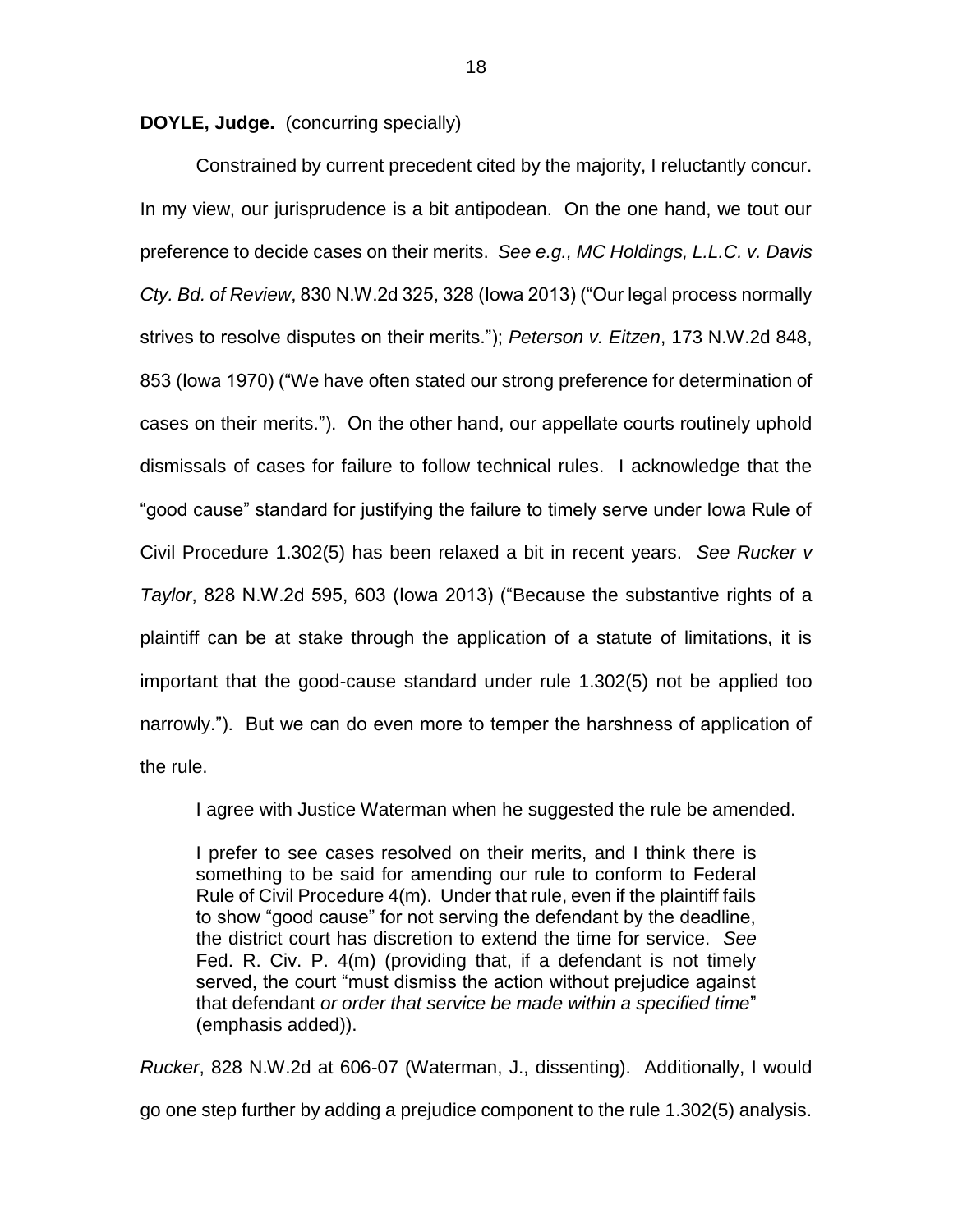In other words, in the absence of "good cause" on the part of the plaintiff in failing to timely serve, I would require a showing of prejudice on the part of the defendant before dismissal would be warranted.

Here, the defendants were aware of Gerth's complaint filed with the Iowa Civil Rights Commission. A copy of the commission's case file is not a part of our record, but it can be assumed the defendants responded to Gerth's complaint as a copy of the right-to-sue letter was sent to the defendants and their attorney. Shortly after the right-to-sue letter was issued, the defendants' attorney, anticipating Gerth would file suit, emailed Gerth's attorney stating that he would accept service on behalf of his clients. Undoubtedly, the defendants were prepared to mount a vigorous defense to Gerth's suit. Gerth's suit was filed well within the ninety-day deadline to do so. It is highly unlikely that the defendants were caught off guard when served with the original notice and petition. Under the circumstances, can the defendants legitimately claim they were prejudiced by the fact the suit papers were served three days late? I think not. But, prejudice is not yet a part of the rule 1.302(5) analysis, and overturning supreme court precedent is beyond my pay grade. *See State v. Beck*, 854 N.W.2d 56, 64 (Iowa Ct. App. 2014) ("We are not at liberty to overrule controlling supreme court precedent.").

As an aside, I note there is a discrepancy between rule 1.302(1) and the official original notice form. The date of the filing of the petition must appear on the original notice. *See* Iowa R. Civ. P. 1.302(1)(c) ("The original notice shall contain the following information: . . . The date of the filing of the petition."). Rule 1.1901 states: "The forms contained in the Appendix of Forms following this rule are for use and are sufficient under the Iowa Rules of Civil Procedure." Iowa R.